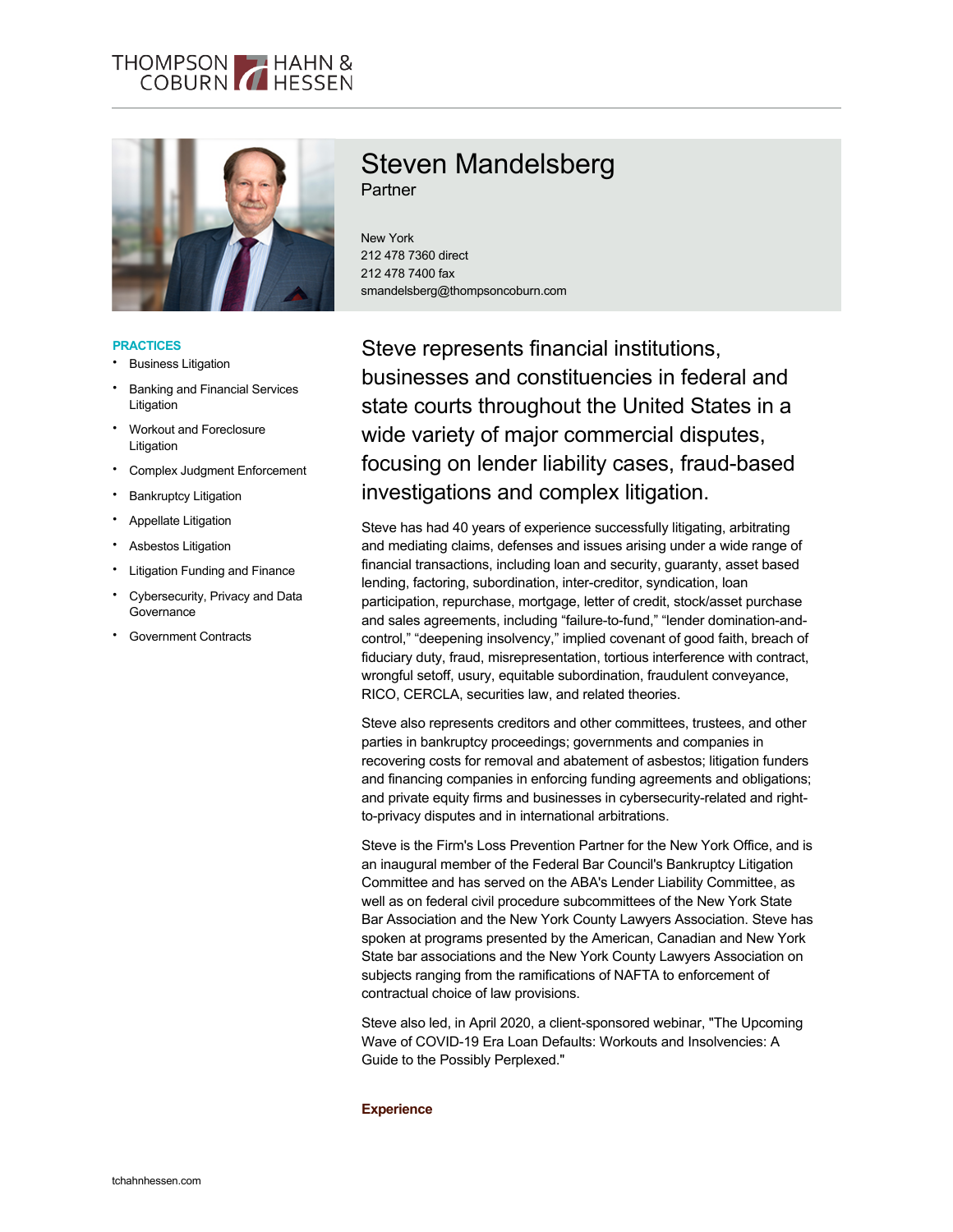

# **ADMISSIONS**

- New York
- California US Bank Ct, Central **District**
- California USDC, Central District
- Delaware US Bank Ct
- Delaware USDC
- Florida US Bank Ct, Southern **District**
- Florida USDC, Southern District
- New Jersey US Bank Ct
- New Jersey USDC
- New York US Bank Ct, Eastern **District**
- New York US Bank Ct, Northern **District**
- New York US Bank Ct, Southern **District**
- New York US Bank Ct, Western **District**
- New York USDC, Eastern District
- New York USDC, Northern **District**
- New York USDC, Southern **District**
- New York USDC, Western **District**
- Oklahoma US Bank Ct, Northern **District**
- Oklahoma USDC, Northern **District**
- Texas US Bank Ct, Northern **District**
- Texas US Bank Ct, Southern **District**
- Texas USDC, Northern District
- Texas USDC, Southern District
- US Ct Appeals, 2nd Circuit (CT, NY, VT)
- US Ct Appeals, 3rd Circuit (DE, NJ, PA, Virgin Islands)
- US Ct of Federal Claims
- US Supreme Ct
- **Representing lenders and others in lender liability mortgage foreclosure litigation involving over \$120 million-plus in construction loan facilities to develop a residential tower in NYC's financial district. Recently won a contested motion to appoint a temporary receiver and defeated the borrower/guarantors' crossmotion to dismiss or stay the foreclosure action. (2020-present)**
- **Representing four charitable trusts sued by a bankruptcy trustee to recover over \$98 million for allegedly participating in a fraudulent scheme and receiving fraudulent transfers. Won preanswer motion to dismiss all but "subsequent transferee"-related claims, reducing clients' potential exposure by 97 percent. (2018 present)**
- **Representing private equity investment fund, obtained a favorable settlement with a brokerage firm that had allowed the unauthorized sale of securities valued at over \$5 million, access to clients' accounts and transfers of assets to banks and others in the U.S. and elsewhere. (2020-present)**
- **On behalf of a German bank, successfully resolved numerous claims and counterclaims exceeding \$651 million arising from the issuance of credit default swaps and collateral obligations. (2014)**
- **Represented a foreign-based bank in multiple litigations resulting in the issuance of a pre-judgment order of replevin and preliminary injunction, judgments of over \$14 million and substantial recoveries and other relief. (2017)**
- **Representing a major North American pipeline manufacturer, won summary judgment dismissal of an \$11 million suit by a party contracted to develop a wind power electric generating facility. After pre-trial document and deposition discovery, a New York trial court granted the client's summary judgment in full while denying the other party's summary judgment motion, eventually leading to favorable settlement. (2016)**
- **Represented a professional services firm in multiple litigations and disputes, including challenges to professional fees in bankruptcy; enforcing and defending against non-compete, restrictive covenant and non-disparagement provisions; enforcing indemnification provisions, responding to third-party subpoenas, preparing witnesses for expert testimony, and assisting in preparation of valuation and forensic investigation reports. (2013- 2018)**
- **Won dismissal with prejudice, on behalf of three directors of a California-based off-road vehicle manufacturer and parts supplier, of an amended complaint seeking over \$100 million in damages for breach of fiduciary duty and fraudulent transfers arising out of the corporate restructuring and UCC Article 9 sale of company assets. (2011)**
- **While representing one of the country's largest investment banks and serving as lead counsel for a group of seven other lenders in the bankruptcy of a major diamond/gem retailer, won dismissal without leave to further re-plead a third amended complaint that sought over \$129 million based upon fraudulent conveyance, preference and related theories. The dismissal, which was accompanied by a stay of discovery, was affirmed by the Southern District of New York and the Second Circuit in an appeal Steve argued. (2011)**
- **Representing a large state government, obtained reversal of a bankruptcy court decision that granted summary judgment on statute of limitations grounds of that state's \$130 million in claims**